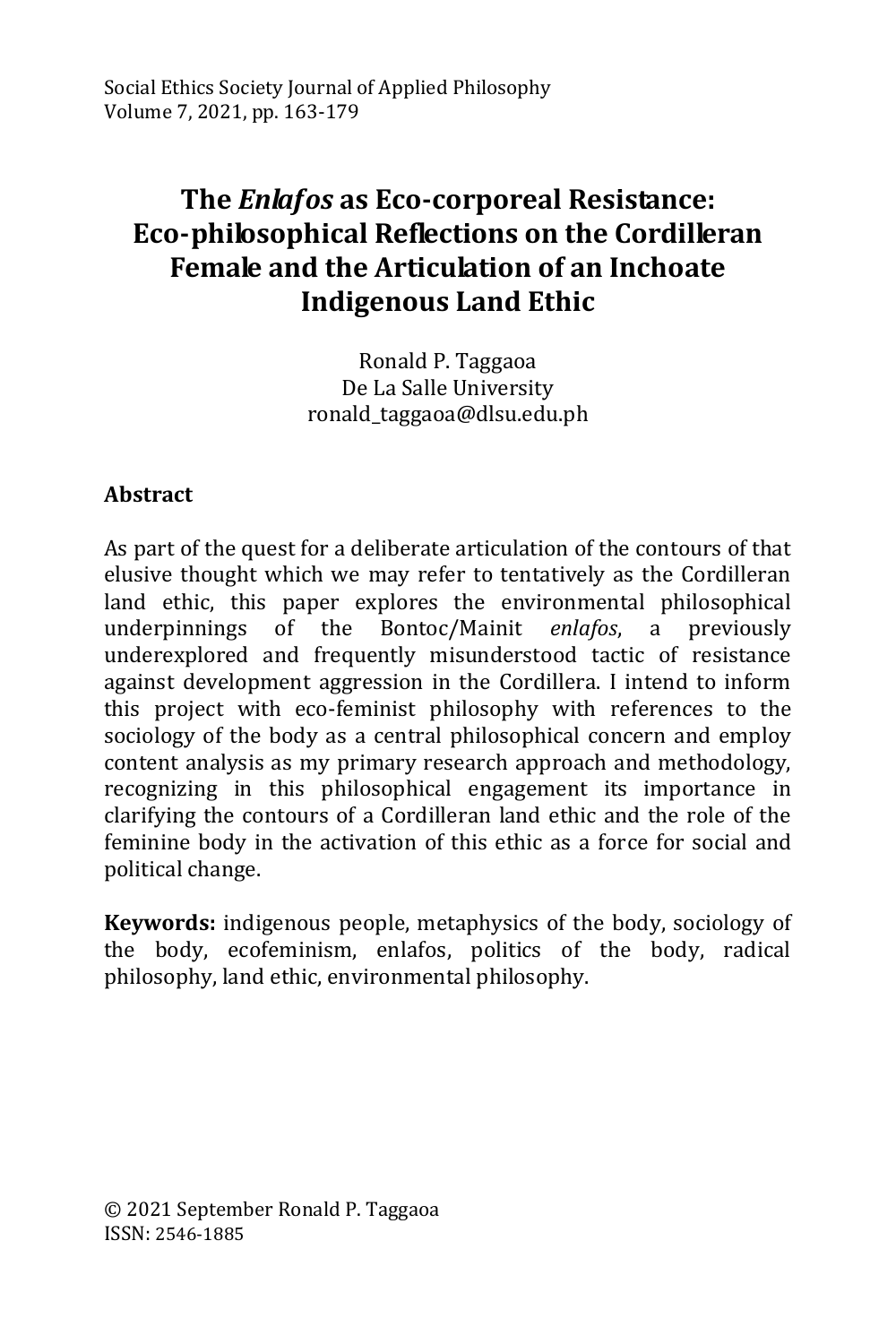*"In Mainit, Philippines, in the 1970s, Bontoc women fought with mining company surveyors and drove them away. In some protests, they removed their clothes to shame their attackers into retreat."<sup>1</sup>*

*"Look at me in my nakedness, this is where you came from. You are looking at your mother."<sup>2</sup>*

In August of 1973, prospectors from the Benguet Corporation—one of the biggest mining conglomerates in the Philippines—accompanied by armed security men, set up camp on the banks of the Mainit River, a tributary of the great Cagayan River in the municipality of Mainit, Mountain Province. The residents of the municipality put up a concerted resistance. Men and women, young and old, went in turns to the camp to uproot the tent stakes of the prospectors, taking their personal belongings as well as the construction equipment they brought, and throwing these into the river. In a one-night foray against the men in camp, four elderly women went up against the chief engineer and his guards thinking they would have an easy time tearing down his tent and throwing his equipment away. When they found themselves overpowered, in what amounted to an act of desperate pleading — what the actors *in situ* called a "lighting decision"— one of them stripped her clothes off and bared herself to the mining company men and their guards. The three other elders followed suit and they cried out, "Before you mine the mountains, mine me! .... Look at where you came from!" The reaction of the men was to cover their faces with their hands as they retreated.<sup>3</sup>

The i-Bontoc call this the *enlafos*, the naked indigenous female. This baring or exposure of the feminine body to resist mining operations in Mainit was not the first of its kind. Bontoc women had been reportedly using the strategy against the entry of American miners before the Second World War.4 This would be repeated in subsequent struggles for a liberated space of indigenous social

<sup>1</sup> See Survival International, as cited in Melisa Casumbal, *Unintelligible Bodies: Gender, Time, and the Political in the Philippines*, (unpublished PhD dissertation, University of Hawai'i at Mānoa, 2012), 116

<sup>&</sup>lt;sup>2</sup> An unidentified elderly woman protester to the prospectors and guards of the Benguet Consolidated Mining Corporation in Mainit, Mountain Province in 1973, cited in Zenaida Hamada-Pawid, *A People's History of Benguet* (Baguio City: University of the Philippines, 1983).

<sup>3</sup> Casumbal, p. 117.

<sup>4</sup> Ibid.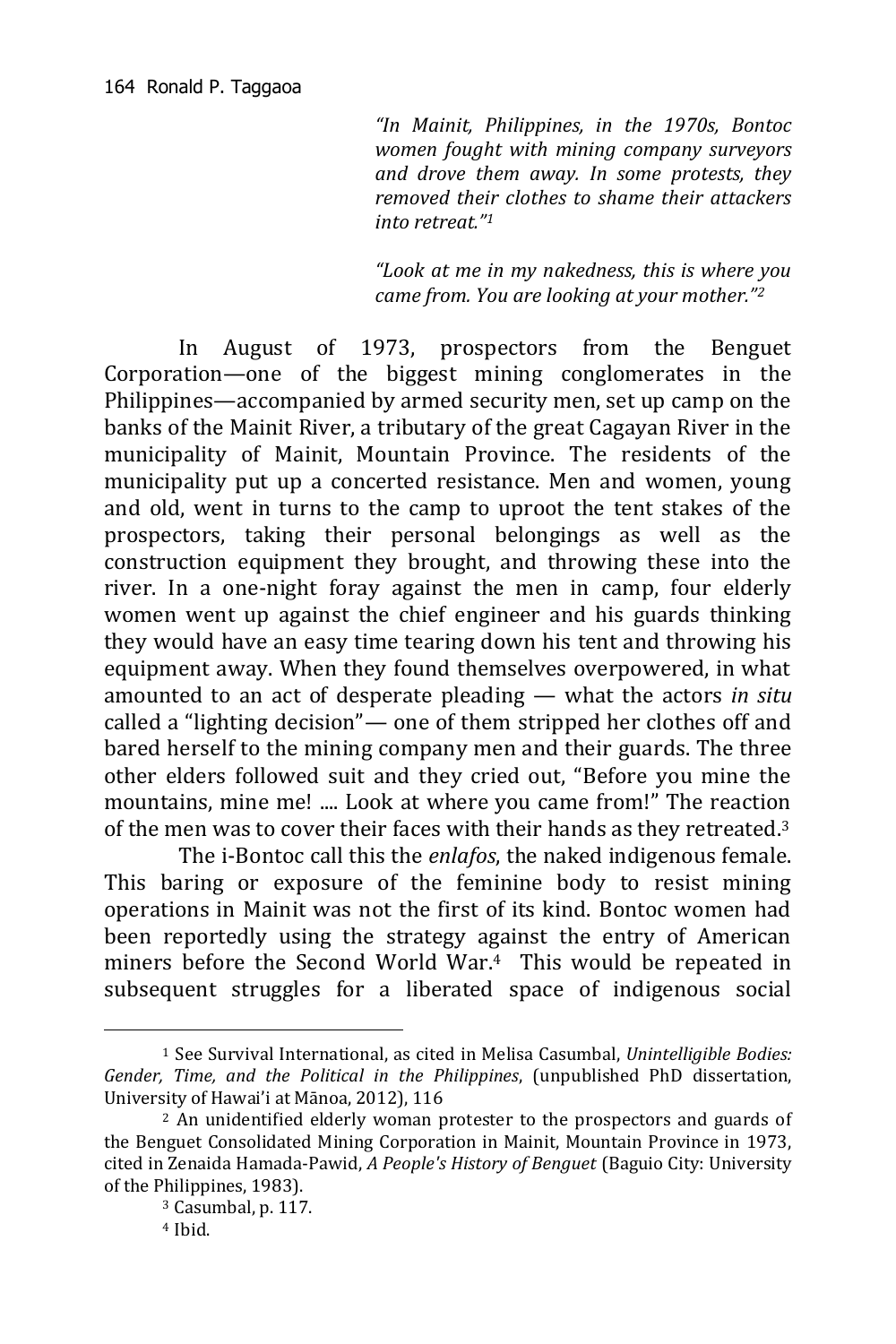existence against armed development aggression in the Cordilleras, whether these be mines or dams or mini-hydroelectric projects as long as these posed threats not only against the traditional land-based livelihoods of the people in the affected areas but also against the land itself, its ecological balance and its sustainability.<sup>5</sup>

This paper explores the conceptual levels where one can mine eco-philosophical meaning from the above act of a female Bontoc elder in the deliberate removal of her garments in front of a man (who is not her husband, or her doctor, or any male having an intimate relationship with her) in pursuit of an equally deliberate politicoradical purpose—to defend land, rights, and the environment. It attempts to lay bare an indigenous land ethic that underpins a political statement delivered through a deliberate unclothing of the human body—an act intended to be primarily political and activist—whether the political and the activist female is conscious of this ethic or not. We intend to argue that the "lightning decision" to defiantly expose the feminine body (i.e. the body of an elder) – whether this was done intentionally or not or whether this may or may not have been an invitation to violence both allegorically and literally conveyed by the statement, "Before you mine the mountain, mine me!" – was at the same time a reflexively philosophical audacious expression of protest and resistance.<sup>6</sup>

As part of the quest for the conscious and deliberate articulation of the contours and content of that elusive thought we may refer to tentatively as the Cordilleran land ethic, I explore the various levels of meaning seen in the phenomenon of the Bontoc *enlafos.* This is a previously underexplored and frequently misunderstood act of resistance against development aggression in the Cordillera.<sup>7</sup> I intend to inform this project with eco-feminist

<sup>5</sup> Judy Cariño and Rene Villanueva, *Dumaloy ang Ilog Chico [And So the Chico River Flows]* (Quezon City, Gabriela: National Alliance of Women's Organizations, 1995). The newsletter of *Innabuyog*, a women's organization in the Cordillera, recounts several other instances of "breast baring" in protest actions against mining in the region from the 1980's to the 1990's. See Aquino-See, Bernice, *Organizing Indigenous Women in the Cordilleras,* (Manila: Cordillera Women's Education and Resource Center, 1989).

<sup>6</sup> The deliberate undressing of the body by the female elders can definitely be read as a defiant invitation to being violated. However, in our research, we found no factual nor literary evidence that in the Cordillera, it has been done as a protest action against the violation of women by perpetrators seeking to shame not only the women themselves but the villages where they come from.

<sup>7</sup> The *enlafos* has been primarily described in extant literature as a political protest tactic against development projects such as mines and dams in the Cordillera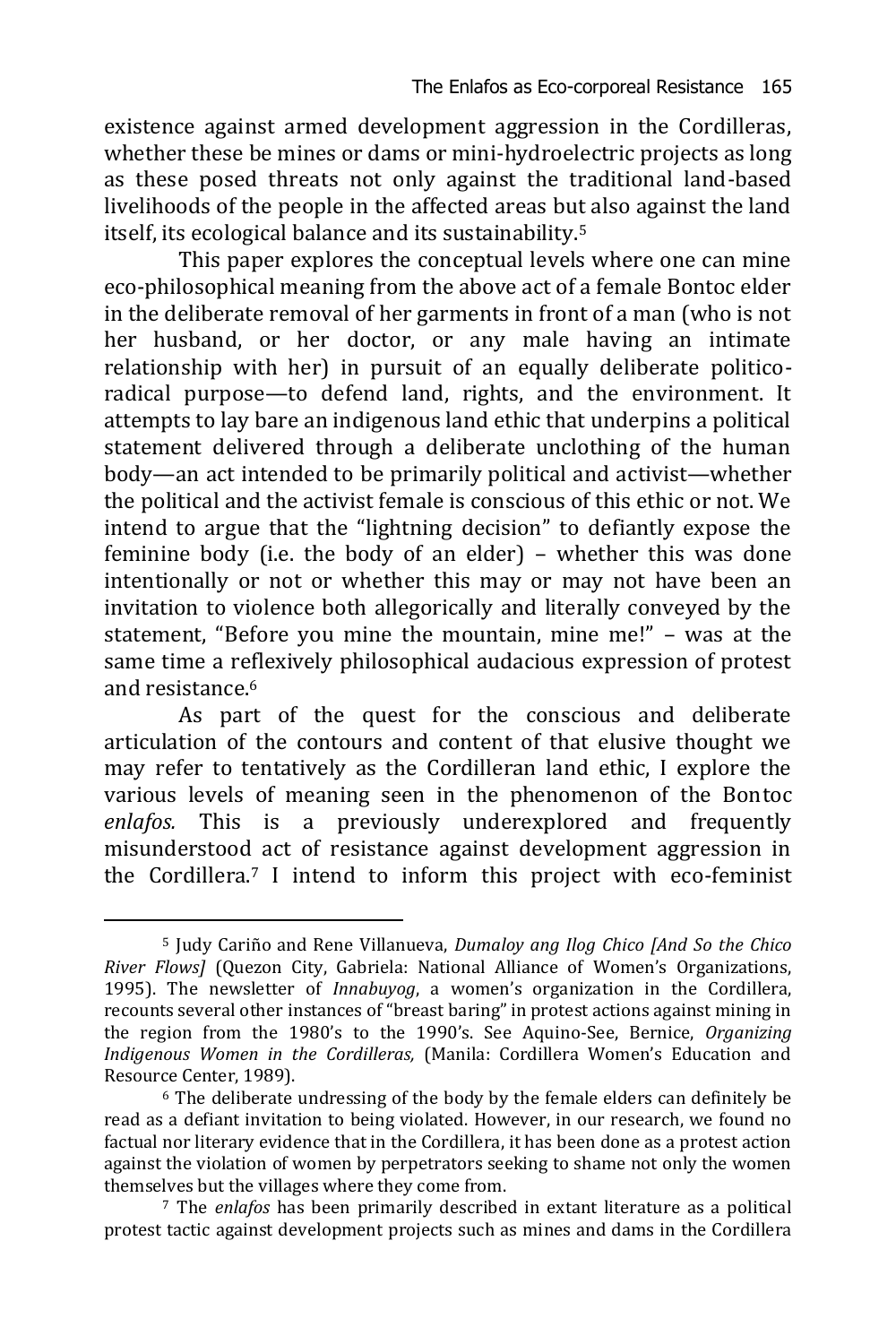-

philosophy with references to the sociology of the body as a central social and philosophical concern. I aim to employ content analysis as my primary research approach and methodology, recognizing in this philosophical engagement its importance in clarifying the contours of a Cordilleran land ethic and the role of the feminine body in the activation of this ethic as a force for social and political change.

#### **Contextualizing the** *Enlafos* **in the Frame of Indigenous Resistance**

When the elderly women of Mainit exposed their bodies to shame private engineers who arrived to mine gold from their lands, in as much as they were later conscious of the political intent of their act, they were at the same time largely unaware of its philosophical implications. Indeed, ever since Spaniards attempted to conquer the Cordilleras in search of Igorot gold, indigenous resistance to external economic aggression had been continuous and sustained.8 There was no slacking of such resistance with the advent of a new colonizer by the next century especially since the Americans apparently lost no time picking up where the Spaniards had left off, establishing the Benguet Consolidated Mining Company as early as 1903 and the Lepanto Consolidated Mining Corporation in 1936.<sup>9</sup> The debilitating effects of these mines on their host communities were not lost on neighboring provinces. So was the organized and sustained resistance by Cordilleran indigenous peoples.<sup>10</sup> In the recent unfolding of this history of resistance, women were invariably involved but not necessarily at the forefront such as in the mobilization against Benguet Corporation's open-pit mining operations in Benguet over the last two decades of the twenty-first century, $11$  the 2002

but little has been done to explore the phenomenon philosophically. Furthermore, such classification of the act as primarily "political" or emotionally "desperate" leads to a nuanced misunderstanding of it as merely tactical in a psychological-political sense rather than philosophically imbued with meaning.

<sup>8</sup> William Henry Scott, "Igorot Responses to Spanish Aims: 1576-1896," in *Philippine Studies,* 18, No. 4 (October 1970), 695–717.

<sup>9</sup> Salvador P. Lopez, *Isles of Gold: A History of Mining in the Philippines* (Oxford: Oxford University Press, 1992).

<sup>10</sup> William Holden et al., "Exemplifying Accumulation by Dispossession: Mining and Indigenous People in the Philippines," in *Geografiska Annaler: Series B, Human Geography*, 93, No. 2, (July 18, 2011), 141-161.

<sup>&</sup>lt;sup>11</sup> Jill Carino, "The Situation of Women in the Cordillera from the Perspective of the Militant Women's Movement in the Cordillera," in *Towards Understanding Peoples of the Cordillera: A Review Research on History, Governance, Resources, Institutions, and*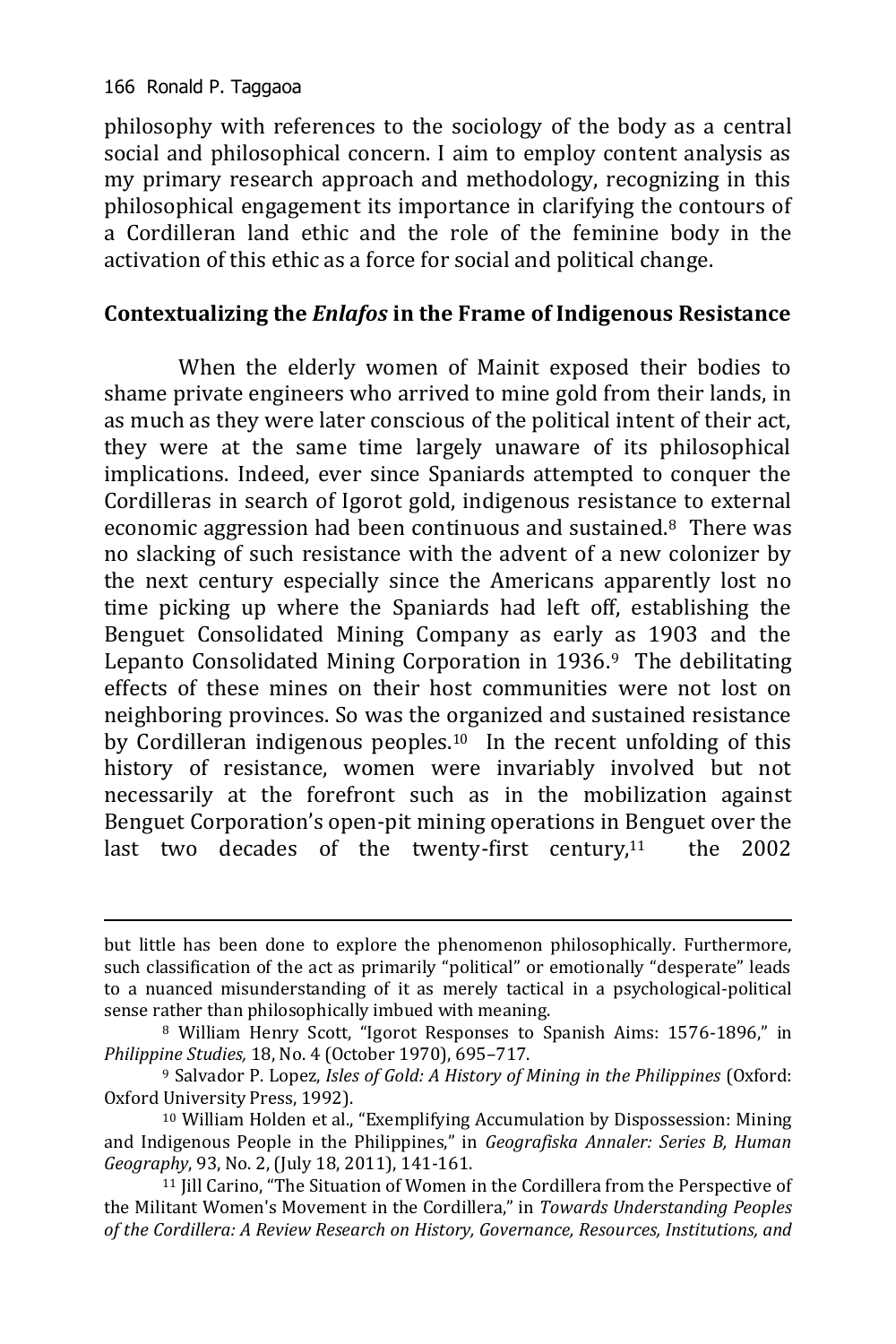demonstration against Lepanto Consolidated,12 and the militant movement against the Batong Buhay mines in Kalinga. 13

*Enlafos* as a strategy in this same resistance has been first documented against the first American mines.14 Yet, it achieved a particular character of its own in the context of the indigenous people's struggle against the infamous dams that the Marcos regime planned to construct in the 1970s in the provinces of Mountain Province and Kalinga. Called the Chico River Basin Development Project (CRBDP), Marcos' grand plan envisioned the construction of a series of four dams that were projected to generate a total capacity of 1,010 megawatts of electricity. It was meant to offset the crunch caused by the OPEC oil price hikes of 1973 but would cause the displacement of up to 100,000 indigenous people from Bontoc and Kalinga. Six (6) barangays in Kalinga alone would be submerged in the headwaters of one dam alone, as well as up to P65 million worth of farmlands.15 A Kalinga pangat (leader) expressed it eloquently:

> The question of the dam is more than political. The question is life—our Kalinga life. Apo Kabunian, the Lord of us all, gave us this land. It is sacred, nourished by our sweat. It shall become even more sacred when it is nourished by our blood.<sup>16</sup>

Expressed profoundly herein, the massive implications of the CRBDP, not only to the properties of the indigenous peoples of Bontoc in the Mountain Province and those in the villages of Lubuagan and Tomiangan in Kalinga but also to their indigenous lands and domains—nay, to their life itself, bring to the fore the existential connections between nature, bodies, and life among the Cordillera people. The desperation that brought *enlafos* its character as embodied weapon, in the very last resort, and as a declaration and display of life defiant in the face of overwhelming power is narrated

<sup>13</sup> Cariño, 2001.

<sup>14</sup> Casumbal, 2012.

<sup>15</sup> Asiaweek, "Valley of Sorrow," in *Asiaweek* 6, No. 35 (September 5, 1980), 18-

31

-

<sup>16</sup> Maria Ceres Doyo, *Macli-ing Dulag: Kalinga Chief, Defender of the Cordillera*, (Quezon City: University of the Philippines Press, 2015).

*Living Traditions*, (Baguio City: Cordillera Studies Center, University of the Philippines, 2001), 236-249.

<sup>12</sup> Vernie Yogocan-Diano, "Globalization: Sham Development for Filipino Women," in *Asia-Pacific Forum on Women, Law and Development* (Siem Reap: APWLD, 2008)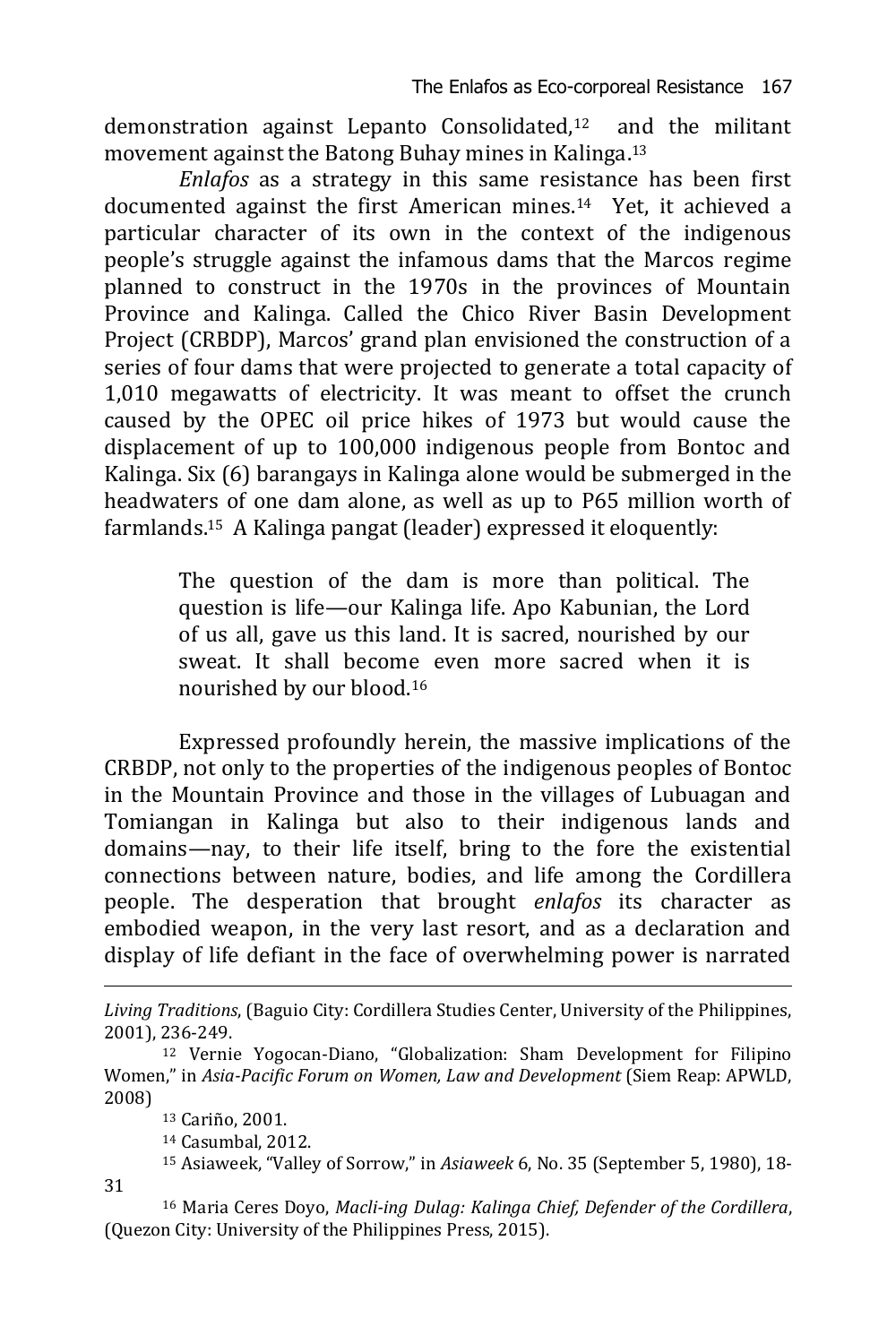168 Ronald P. Taggaoa

-

passionately by one of its militant women in Kalinga. It is worth quoting at length:

> Our people and the people from other villages forged peace pacts through our traditional systems . . . We kept vigil at night and barricaded the sites—men, women and children were all involved. We took turns in cooking, planting, keeping vigil and watching over the barricades . . . Each day, callers were assigned to provide the signal . . . [a]nd if we heard the loud cry—everyone of us stopped what we were doing—and we'd go to the site and stop any move to construct the dam . . .

> . . . we all rushed to the site—we dismantled and took the tents and other equipment with us . . . brought them to the barracks in the town center—we had to march for miles ...

> At another time, during the height of the struggle, women tried to prevent the entry of a truck that was bringing in more construction materials. We laid [sic] down in the road so that the trucks would not be able to pass. When they tried to bring the materials down from the truck, others tried to physically struggle with the men—the men were becoming more aggressive—many among us were hurt—we cried but at the same time we fought back and kicked them. All the women who were there did what they thought was best to prevent any move by the men to construct the dam or set up their tents. In desperation one woman removed her clothes—others followed. One lactating mother had to squeeze out milk from her breast to prevent a soldier from getting near her. But the men had guns, so they were able to take many of my elders, sisters and brothers to the barracks where they were detained.<sup>17</sup>

The above narrative points to resistance as a communal endeavor that involved all "men, women and children." In a dramatic example of a *gemeinschaft,* the community moved in unison, even walking "for miles" to accomplish a common purpose. The resistance

<sup>17</sup> Leticia Bula-at, "Indigenous Women's Struggles: The Chico Dam Project and the Kalinga Women," in *Kasama* 10, No. 2 (April-May 1996).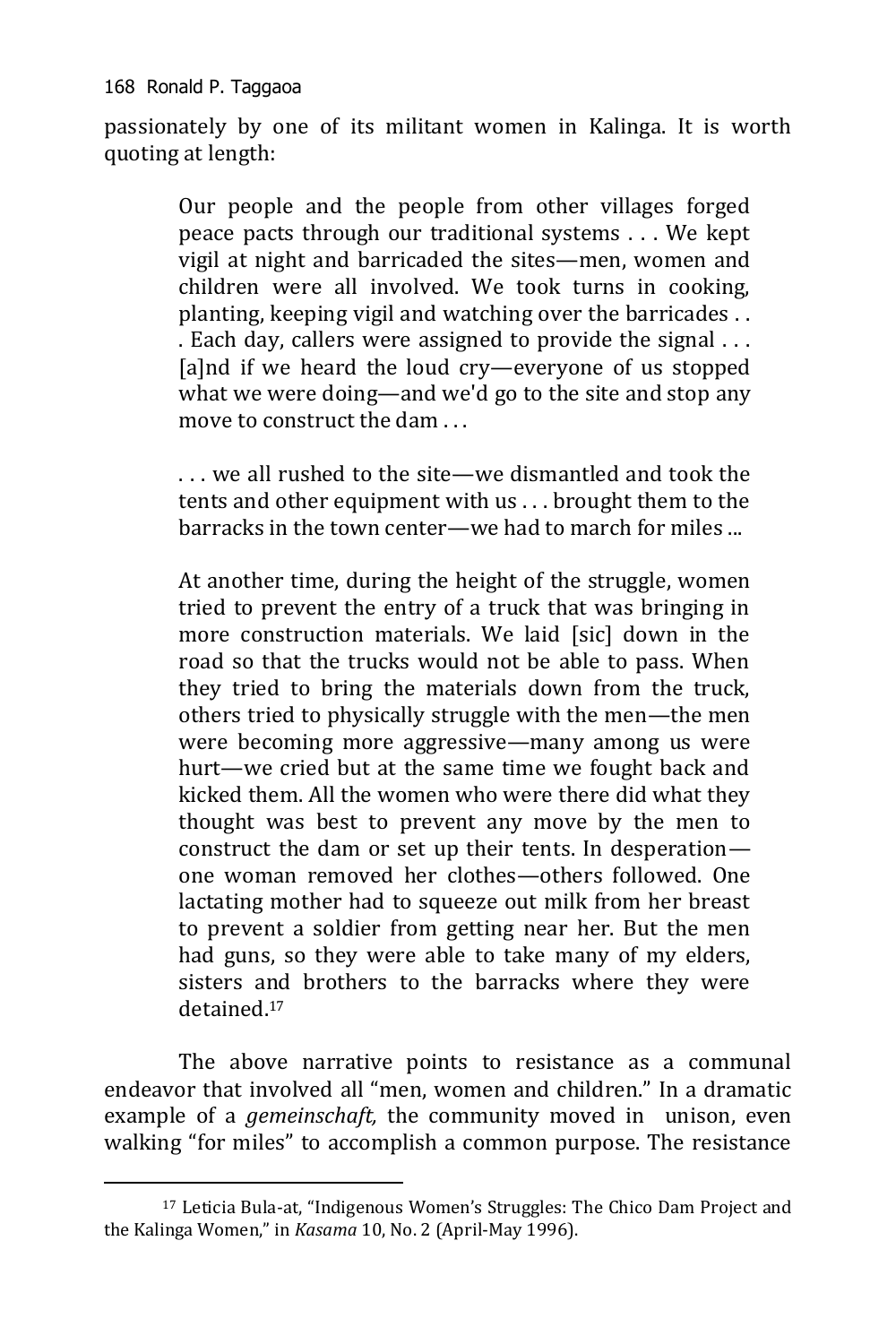is woven through the fabric of their community life as they "cook(ed), plant(ed), and (kept) vigil … watching over the barricades…," lying down on the road to prevent the passage of the trucks and construction material, fighting back, and "kicking." And when the point was reached, the *enlafos* unfolded as "one woman removed her clothes—others followed (and) one lactating mother had to squeeze out milk from her breast to prevent a soldier from getting near her." The narrative illustrates the interweaving of the economic, the social, the political, and the cultural into a single fabric of resistance that came to a unified expressive point in the *enlafos*.

#### **Embodying Nature in the Undressed Female**

It has been argued that the human body, organic as it is, serves to perpetuate a conscientisizing memory of our embeddedness in nature.18 This means that the body reminds us of the history of our relationship with nature—from oneness to alienation to current aspirations for the restoration of that oneness; or from fear to conquest and domination and to the present attempts to restore balance. It is a relationship that fluctuates between ambivalence to deliberative concern, domination, and conservation. It is a relationship driven by a rationalism that frequently eludes definition and boundedness. This memory of embeddedness is a troubled and a troubling memory. Matter—and nature, by inherence—was once considered vastly inferior to reason and to associate oneself with what is inferior can trouble the psyche to no end. The dualism—as well as other dualisms—fuels the continuing intense debates of various ecofeminisms, debates that appear symbolic of a disturbant conscientization.

That the feminine body is more intimately or specially related to nature than that of the male is a subtheme of this main theoretical debate within feminism.19 The principal theoretical dialectic may have its origins rooted in the pioneering but divergent postulations of Simone de Beauvoir (and subsequent feminists who hewed closely to her feminist founding tenets) and Francoise d' Eaubonne.<sup>20</sup> In her

<sup>18</sup> Richard Twine, "Ma(r)king Essence: Ecofeminism and Embodiment," in *Ethics and the Environment*, 6, No. 2 (Autumn 2001), 31–58.

<sup>19</sup> Catherina Roach, "Loving Your Mother: On the Woman-Nature Relation," in *Hypatia* 6, No. 1 (Spring 1991), 1–16.

<sup>20</sup> Catrina Gersdorf, "Nature and Body: Ecofeminism, Land Art, and the Work of Ana Mendieta (1948-1985)," in *Focus Gender*, by Ernst Waltrand and Ulrich Bohle (Hildesheim: ZIF, 2013).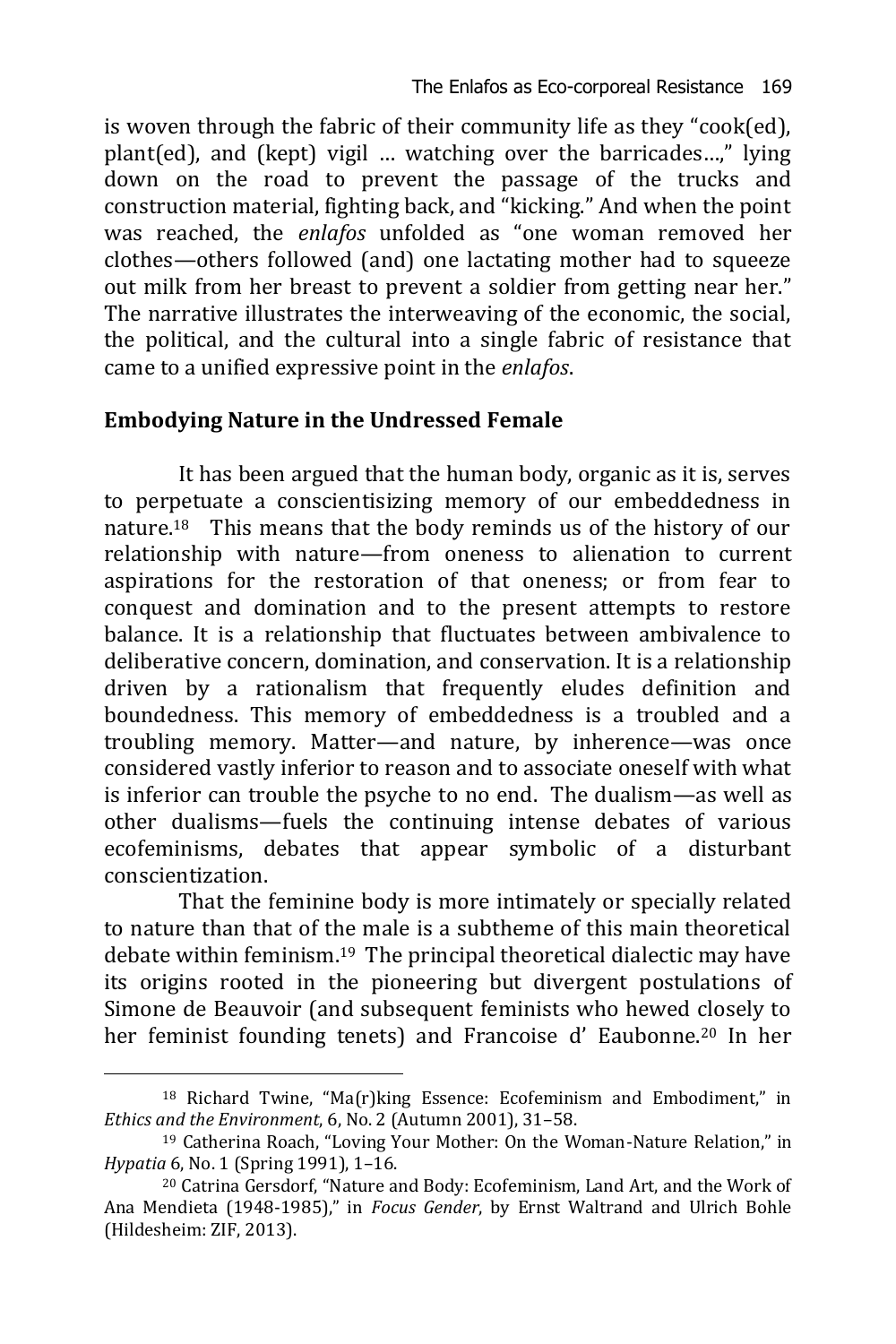-

seminal work, *The Second Sex,* De Beauvoir sought to clarify and articulate a feminist philosophy that defined femininity as a construct, that is, not born but 'made' by society.<sup>21</sup> On the other hand, in *What Could an Ecofeminist Society Be?,* D' Eaubonne sought to establish ontological seams between women and nature by linking the exploitation and domination of one to the exploitation and domination of the other by a patriarchal political-economic system founded on the rationalism of modernity. <sup>22</sup>

De Beauvoir strove for the liberation of women from their conceptual social entrapments, ironically perceived as their 'natural state.'23 A feminist anthropologist claimed in an early work that it was the woman's symbolic connections with nature that was responsible for her oppression.24 Indeed, in the not so deeply misted past, women have been portrayed as Cato's "wild and uncontrolled animals," at their worst and Thomas Aquinas' "necessary object(s)," at their best.<sup>25</sup> Even today, women have always been regarded by a patriarchal patronizing worldview as part of the background environment within which males perform and obtain achievements. These were their natural places: In households: the bedroom, the kitchen, and the flower garden. In hospitals, they were to be found at the nurses' and attendants' stations. In business and industry, they would be behind the secretaries and receptionists' desks. In short, women are seen to take mere supportive roles, "necessary object(s) . . . to provide food and drink" to men.26 De Beauvoir aimed at their emergence from this background as self-autonomous individuals, freed from this 'nature' and thus from their captivity in prevailing socio-political as well as economic arrangements that were founded on this so-called 'natural state.' The De Beauvoirian feminist tradition, thus, sought the freedom of the woman by separating her from nature.

In contrast, d'Eaubonne strove to uncover and, in the process, recover the links between woman and nature, that is, the 'nature out there,' in what she was to call ecofeminism. Certainly, one

<sup>21</sup> Simone de Beauvoir, *The Second Sex* (New York: Vintage Books, 2010).

<sup>22</sup> Francoise d'Eaubonne and Jacob Paisain, "What Could an Ecofeminist Society Be?", in *Ethics and the Environment*, Vol. 4, No. 2 (1999), 179-184.

<sup>23</sup> Stacy Alaimo, *Undomesticated Ground: Recasting Nature as Feminist Space* (Ithaca, New York: Cornell University Press, 2000).

<sup>24</sup> Shery Ortner, "Is Male to Female as Nature is to Culture?" in *Woman, Culture, and Society* by Michelle Zimbalists Rosaldo and Louise Lamphere, eds. (Stanford, CT: Stanford University Press, 1974), 68-87.

<sup>25</sup> Fidelis Morgan, (Ed.), *A Misogynist's Source Book* (London: Jonathan Cape, 1989), 193, 183.

<sup>26</sup> Aquinas as cited in Morgan, 1989, ibid, 183.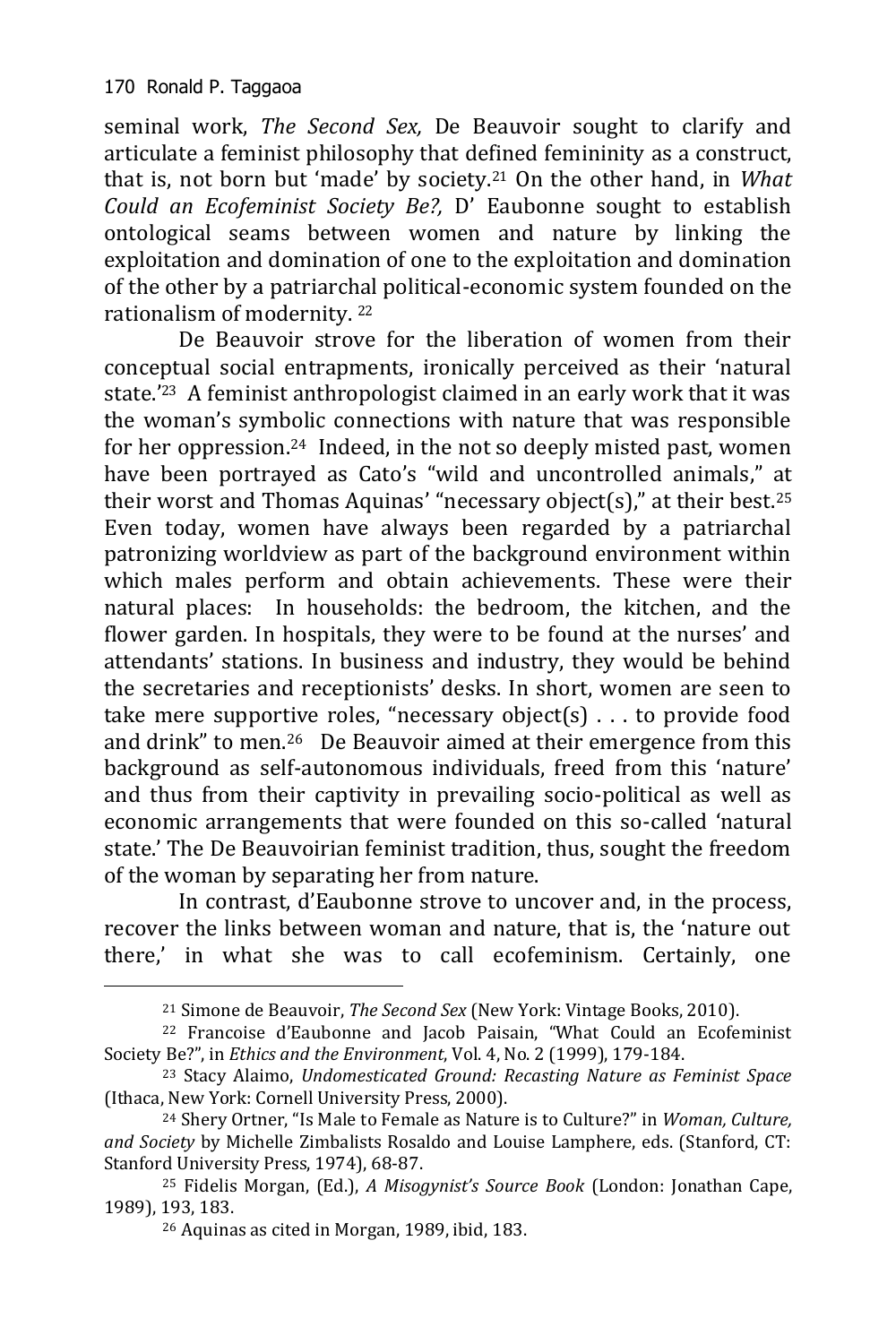consequence of such recovery was the intricate weaving of the feminine to the mysteries and mytho-poetics of the earth and d'Eaubonne's (and her followers') oftentimes spiritually metaphoric allegories of women as goddesses of nature. This naturally invited spirited critiques from other feminists who lambasted ecofeminism as a re-essentialist philosophy that abhorred reason, science, and theoretical rigor.27 This is not so much unguided critique as one based in the classical philosophical tradition. Reason has and in many respects continues to occupy the center of philosophical musings of the real. With Cartesian dualism placing a great premium on reason, to celebrate the material body is, therefore, to court attacks of being antireason. So much did the goddess metaphor come to be deeply entwined with ecofeminist thought that one critic, Donna Haraway (1991), even went to the extent of declaring her preference to be a cyborg rather than be called a goddess.

Regardless of these offensives and counteroffensives—and the rift in feminism that subsequently emerged from these contrasting views—ecofeminism brought to the fore a focus on nature not only as a philological metaphor of the feminine but also as constructively associated with it.28 Seeing the earth as an equally powerful image of and contextually connected with the feminine body, ecofeminism brought forth a wealth of literature on these subjects (i.e. the nature and the feminine) as spaces of political philosophical resistance and struggle.29 To push the metaphor, on the one hand, the vulnerabilities of the land as the source of inputs to the treadmill of production could now be seen in the increasing vulnerabilities of women in various social and economic structures. Conversely, in the typical Filipino imagery, the picture of a naked female evokes an image of helplessness and exposure, even as—to the male eye—it is perceived to provoke aggression and the blatant exercise of power.

Nakedness has also been transformed into a performative symbol of environmental resistance and protest.<sup>30</sup> "The body is a key

<sup>-</sup><sup>27</sup> Trish Glazerbrook, "Karen Warren's Ecofeminism," in *Ethics and the Environment* 7, No. 2 (Autumn 2002), 12-26.

<sup>28</sup> Greta Gaard, "Ecofeminism Revisited: Rejecting Essentialism and Re-placing Species in a Material Feminist Environmentalism," in *Feminist Formations* 23, No. 2 (Summer 2011), 26-53.

<sup>29</sup> See for examples Merchant 1995, King 1990, Plumwood 2002 and 1993, Alaimo 2000, and Thompson 2006 as well as the rich anthologies edited by Salleh 2009, Plumwood and Heckman 2007, and Warren 1997.

<sup>30</sup> Peggy Phelan, *Unmarked: The Politics of Performance* (New York: Routledge, 1993); Rebecca Schneider, *The Explicit Body in Performance*, (New York: Routledge, 1997).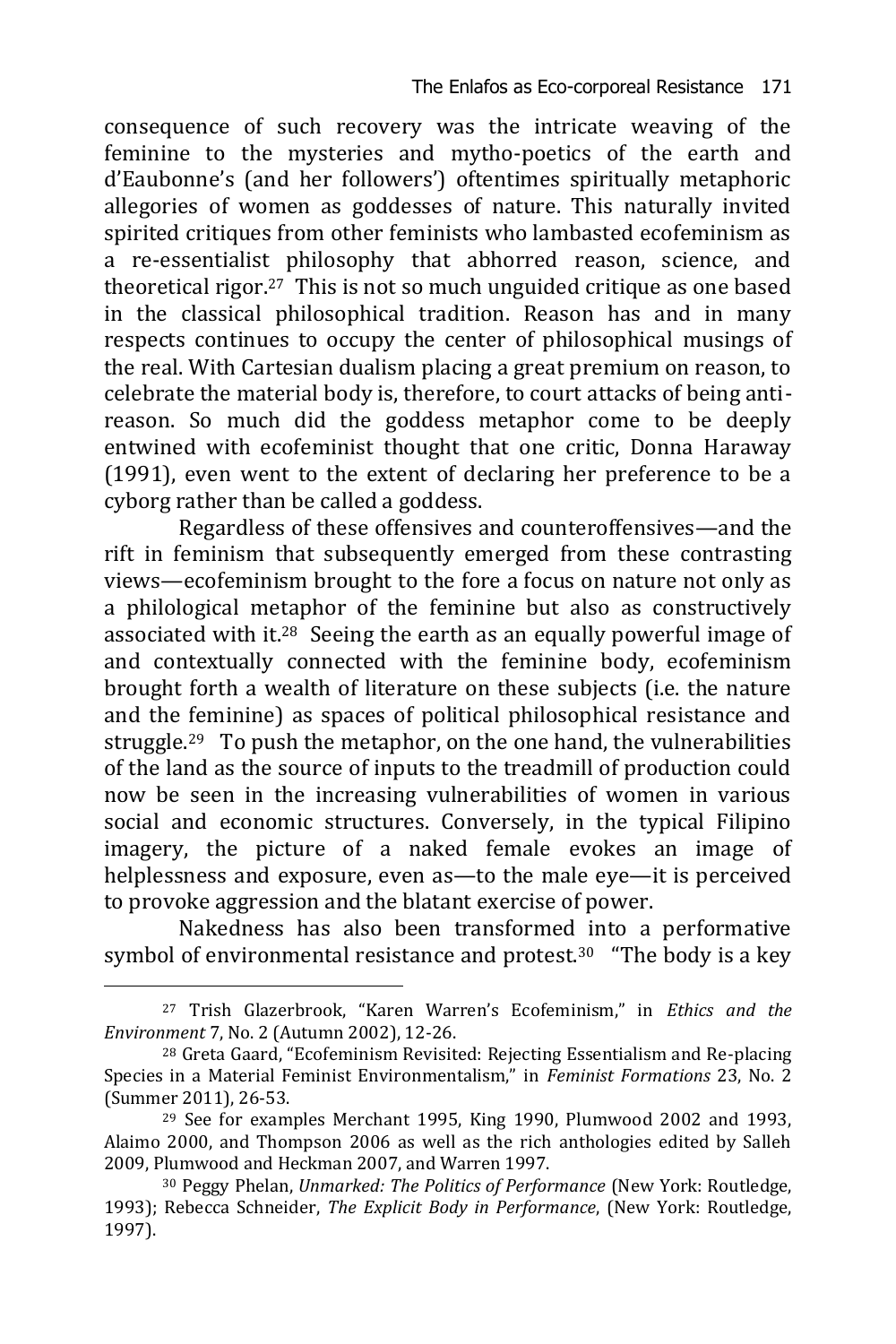vehicle of protest," claims Sutton.31 She goes on to argue that when women used their nakedness in public declarations of protest, the body is transformed from an "object of repression" to a symbol of rebellion.32 Such resistance has been demonstrated time and again when women deliberately display their naked bodies in protest of ecologically destructive governmental policies or technological advances by private corporations. These naked performances of protest are eloquent communications of deliberately exposed vulnerabilities transformed as affirmative actions whether these be in the protection of forests from  $logging$  concessions,  $33$  against genetically modified organisms, $34$  or the violation of animal rights. $35$ Current ecofeminist theory is, thus, also complemented by various discursive action with the naked feminine, displaying vibrant resilience in the continuing struggle for the restoration of the womannature connectivity.

By signification, then, the naked female can now be a subject of a focused and sustained philosophical discourse on the vulnerabilities of the earth and the possibility of its rape and exploitation. By extension, the restoration of the vigor and power of the feminine (or its recovery from male control and domination) and her conversion from being merely a tool, prop, or resource in the maintenance of male dominated structures of wealth and power to a free and selfdetermining subject is seen in the imagery of a rejuvenated and restored nature. The deeply expressive and provocative art of Ana Mendieta powerfully articulates this association where nature and the naked female are engaged in a communicative experience of essence, experience, and unity. Thus, in explaining her art, Mendieta exclaims that through it, "I become an extension of nature and nature becomes an extension of my body."<sup>36</sup>

<sup>31</sup> Barbara Sutton, "Naked Protest: Memories of Bodies and Resistance at the World Social Forum," in *Journal of International Women's Studies* 8, No. 3 (April 2007), 139–148.

<sup>32</sup> Ibid,, 143.

<sup>33</sup> Stacy Alaimo, "The Naked Word: The Transcorporeal Ethic of the Protesting Body," in *Women and Performance: A Journal of Feminist Theory* 20, No.1 (2010), 15- 36.

<sup>34</sup> Kay C. Weaver, "Mothers, Bodies, and Breasts: Organizing Strategies and Tactics in Women's Activism," in *Gender and Public Relations* (London: Routledge, 2013), 124-147.

<sup>35</sup> Emily Gaarder, *Women and the Animal Rights Movement* (Camden, NJ: Rutgers University Press, 2011).

<sup>36</sup> Gloria Moure, *Ana Mendieta* (Barcelona: Ediciones Poligrafa, 1996), 51.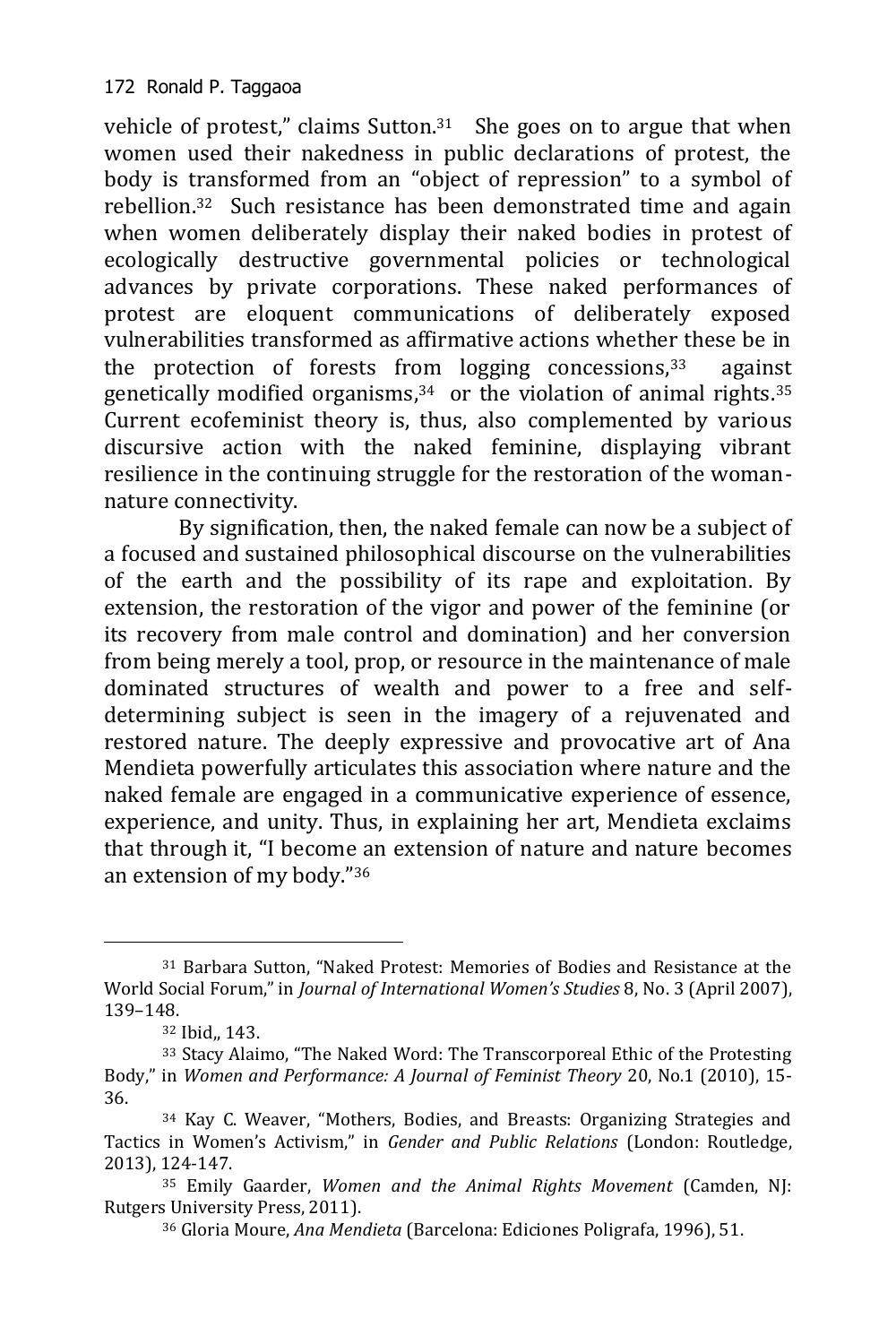#### *Enlafos* **as Embodied Articulation of a Still Unarticulated Indigenous Land Ethic**

Seen in the context elucidated above, the *enlafos* is more than a political last resort strategy. It is a declaration although still inchoate of an ecofeminist ethic characterized by definitive elements. For one, the *enlafos* entails a deliberate act. This means that, second, it is declarative of a cognition of a particular relationship of power. Third, it is an ecological ethic focused on the centrality of land and its possession and ownership. Fourth, such a land ethic is feminist. And last, it is subversive in that it seeks to overthrow existing relationships of power.

Luce Irigaray once wrote, "One must assume the feminine role deliberately. Which means to convert a form of subordination into an affirmation, and thus to begin to thwart it."37 This deliberateness as an affirmation of femininity and the thwarting of subordination is displayed in every demonstration of the *enlafos*. The women display their consciousness of their bodies in the act of stripping in front of men who are not their husbands, lovers, or members of their immediate family. The women are aware that their very act of stripping is itself a declaration of their being women in front of an other (i.e., men). There is a decisiveness in the act, a purpose embodied in the baring of the whole person. What is distinctive is that the act is done without bowed heads, the women's sure and unflinching eyes directed surely and deliberately at the men to whom the act is communicated. The nakedness as a form of subordination has been transformed into a form of affirmative action.

To be sure, women in Mountain Province and Kalinga do perform chores undressed without false modesty even in front of strangers. Foreign tourists visiting the falls of Sadanga and Mainit itself nowadays are sometimes struck by women nonchalantly removing their clothes when crossing the stream or when taking a bath after doing their laundry at the riverbanks. These acts of undressing are also deliberate. What distinguishes this deliberateness from that of the *enlafos* is the consciousness of this latter act as inherently political. According to an informant, this is because even in their presence, "men are expected not to look at a woman's nakedness." The women *enlafos* are aware of the implications of their act as a deliberate decision to expose themselves before men who

<sup>37</sup> Luce Irigaray, *This Sex Which is Not One*, trans. by Carolyn Burke and Catherine Porter (Ithaca, NY: Cornell University Press, 1985), 77.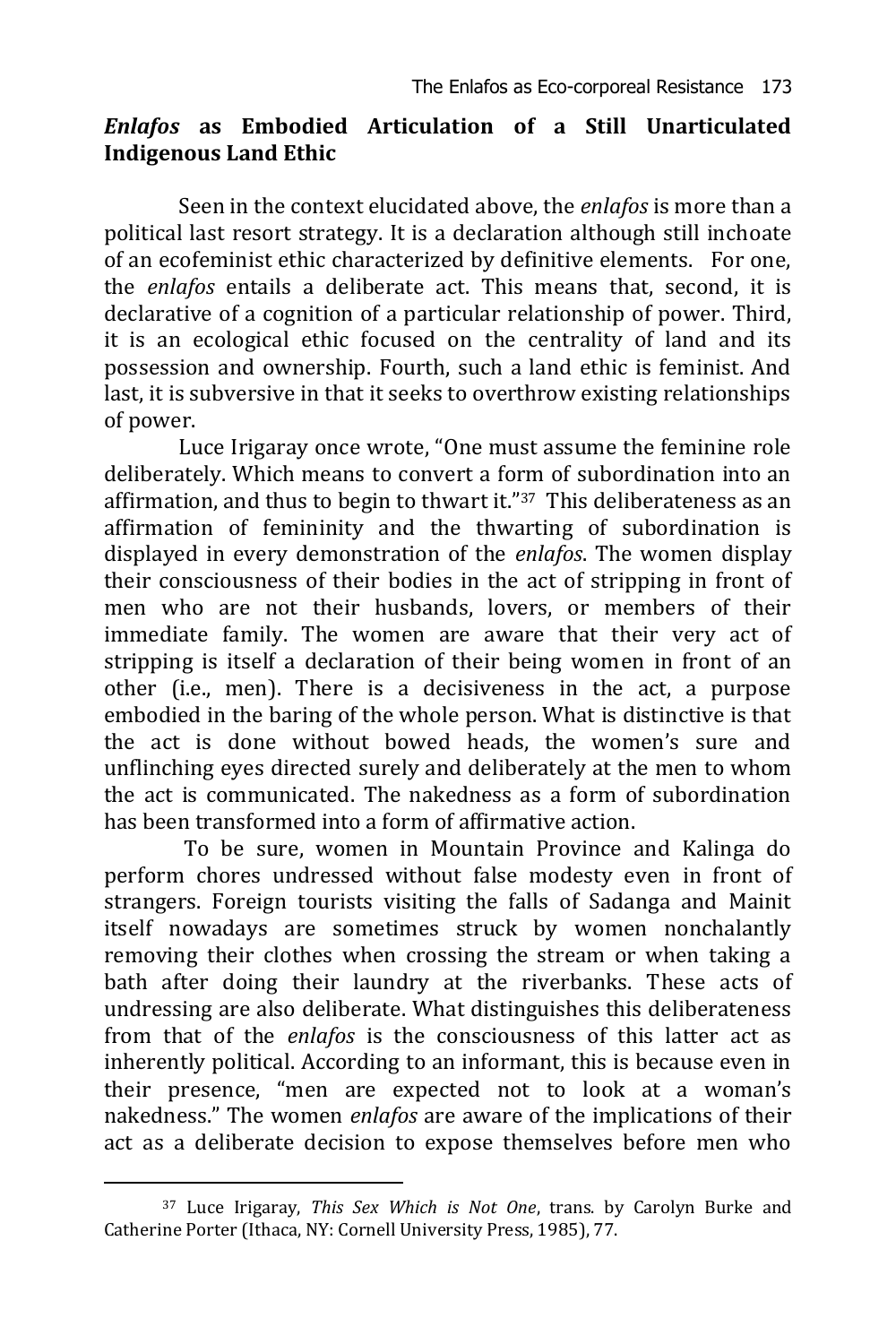intend to do them harm even if the perception of such men is that they are the receivers of aggressive actions whose purpose is to dislodge them from their camps. The idea is to deliberately show or demonstrate their vulnerability as women before men. The act therefore is a deliberate exposure of femininity. The act itself is an embodied message. Moreover, the body itself is the message.

Through the *enlafos*, the textuality of resistance is transformed. Gudmarsdottir says, "When the earth is declared a body, violated by human consumption and greed, powerful transformations of language take place."<sup>38</sup> Indeed, in the *enlafos*, the women seem to declare, "You are men. You are more than miners or prospectors or guards. You are men-prospectors, men-miners, men-guards. I am a woman exposed before you as woman. Now, I dare you as a man, before you mine that mountain, mine me!" This association of mountain and body (mining the mountain and mining me) signifies the cognition also of the links between the feminine body and nature itself. The nakedness of the *enlafos* starkly underscores the nakedness of the mountain. The defenselessness of both is thrust onto the focus of the consciousness of the stripper and the gazer. The act reduces relationships to the barest essentials of the natural. In the embodied demand for confrontation, the rest of the world appears to disappear. There is just man and woman and the moral-ethical relationship invoked between them. In the confrontation, Benguet Consolidated Mining Company (BCMC) has disappeared. The security agency hired to protect its employees seems to be irrelevant along with the Philippine state employed to render political or legal legitimacy. In the words of Alaimo, "the act of stripping appeals to an environmentalist desire for an ethical recognition of nature itself, liberating it from the layers of capitalist, bureaucratic, and legal vestments."<sup>39</sup>

In relation to this, Gail Weiss would call such a confrontation a vivid display of the "ethics of intercorporeality" where she says bodies are made to focus on the ethics of their actions in "calling us to respond ethically to one another."40 When the women in *enlafos* uttered to the BCMC prospectors and their guards, "Look at where you came from!," they sought to provoke from the mining personnel and their guards an ethical—though visceral—recognition of one's

<sup>38</sup> Sigridur Gudmarsdottir, "Rapes of the Earth and Grapes of Wrath: Steinbeck, Ecofeminism and the Metaphor of Rape," *Feminist Theology* 18, No.2 (2010): 206.

<sup>39</sup> Alaimo, 2010, 21.

<sup>40</sup> Gail Weiss, *Body Images: Embodiment as Intercorporeality* (New York: Routledge, 1999), 5.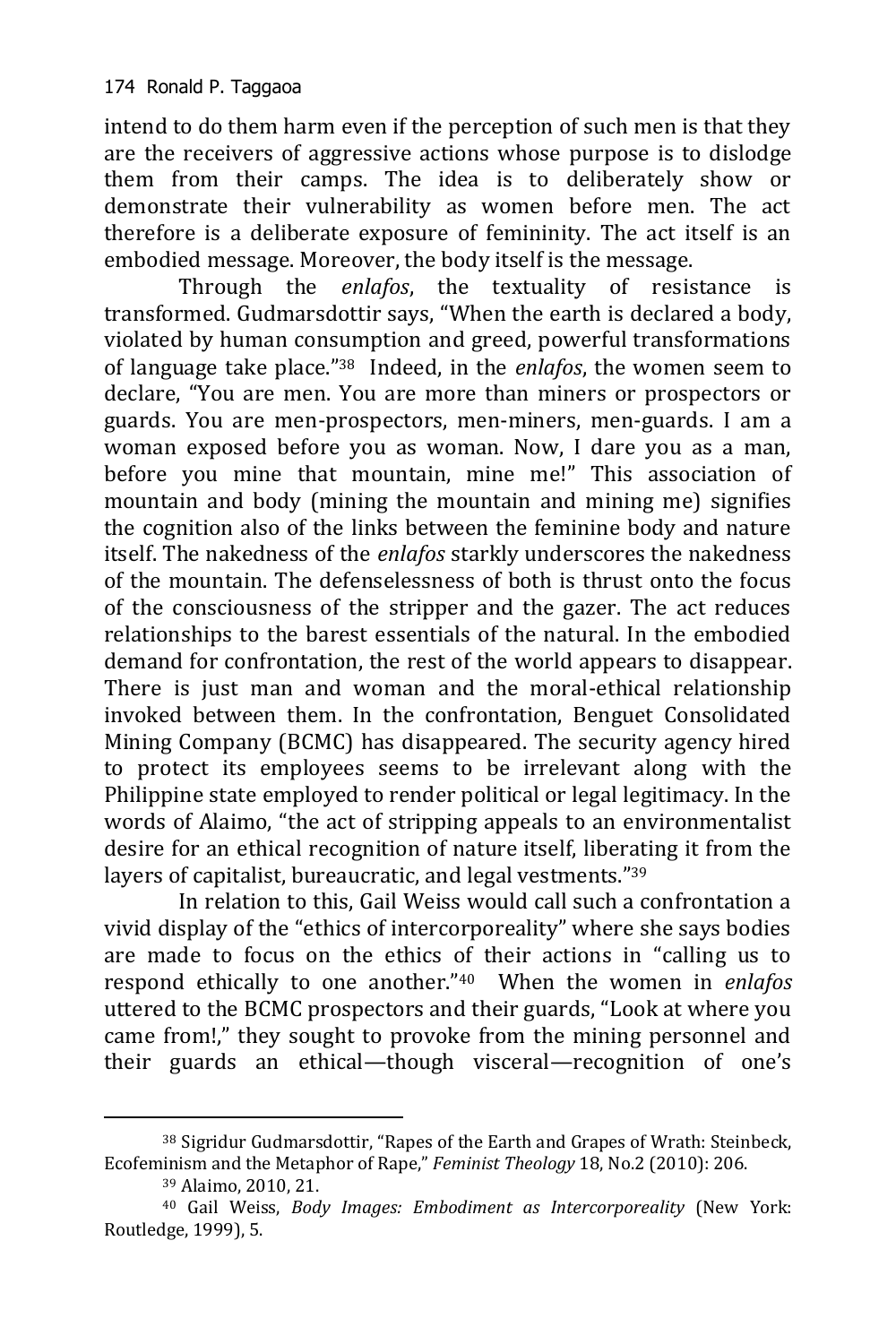individual human body: the women as an embodied feminine, the mining personnel and the guard's bodies as embodied males and the land/mountain over which the struggle was being fought as the field of such a gendered struggle. In this focusing over the ethic of intercorporeality, the power relationships linking these elements of nature, femininity, and masculinity are thrown to the fore and subsequently exposed. In Mainit and in the subsequent struggle over the Chico River dam projects, however, the aftermath led to the transformation and reversal of such power relations: the men covered their faces and retreated.

We further reflect that in this power relation, clothing assumes a particular symbolic meaning. Between the protagonists, clothing becomes something that is unnatural, that is, of a human artifactuality. It functions as a barrier between the naturality of the bodies in a relationship of intercorporeality as well as between them and the earth. The act of consciously stripping away clothing is thus to consciously discard the barrier, to declare that the human body and, in the case of the *enlafos*, the naked feminine body, is no different from the earth and it is from these where, "you [i.e., the male prospectors and their male guards] come from." Again, the reaction of the men is symbolic of an almost mystical realization that is itself a manifestation of the indigenous. The men from Bontoc and Mainit, recruited to be the protectors of the mining personnel because they were known to the resisting population, were the first ones to cover their faces with their hands in shame. They were the first to back away and leave the vicinity. It was said they ran away. The other men at first laughed in derision. Then, realizing that they had missed some very important point, turned serious and also backed away.

# **Subverting the Order through Vulnerability**

In exposing their bodies to armed men seeking to promote development aggression, nude women protesters display a remarkable courage in driving across a political and ethical statement via the exposition of vulnerability.41 Their naked bodies represent their vulnerability, and yet by juxtaposing their condition against the might of armed men, it is here that they find strength and become

<sup>41</sup> Alaimo, 2010, 24–25.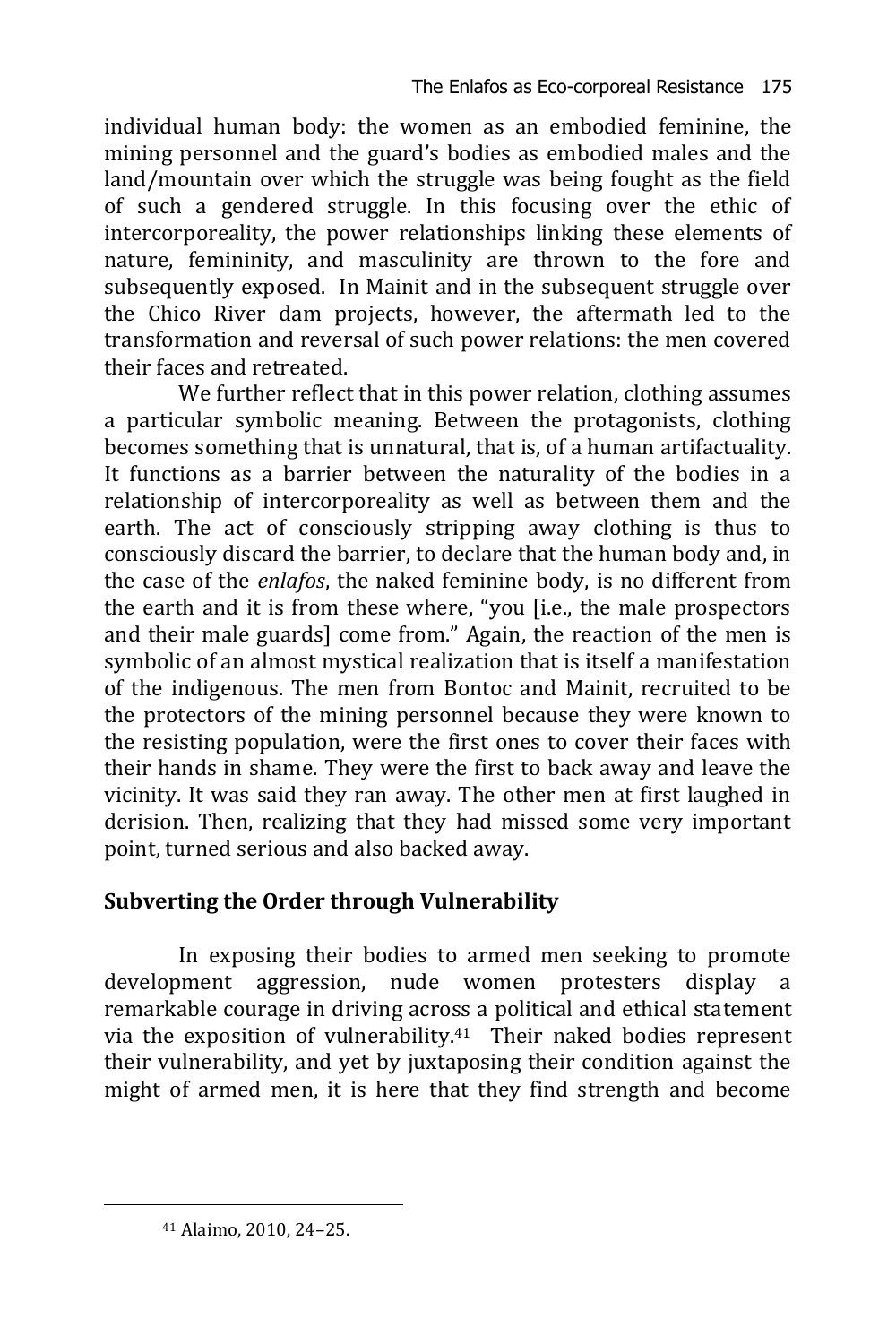-

empowered.42 Such a paradox is also evident in the subversive display by the women *enlafos* of Mainit. They, in fact, opened themselves to the possibility of physical and moral injury. Without clothing, the human body becomes vulnerable to cold. The feminine body is vulnerable to staring, or violation by sight, or worse to the extreme prejudice of males who consider public nakedness a sign of loose morality or an invitation to lewdness. Clothing serves as a barrier to ogling and is thus a protective cover from violation. Moreover, the uniforms of the men from the mines on the other hand function not as barrier but as mantles of authority; a signification of the legality of the violence that may be committed by the men in that uniform. The removal of the women's clothing in *enlafos*, thus, enhances both the women's vulnerability and the uniformed men's authority. It emphasizes the unequal relations of power between the two groups.

Without their clothing, the women of Mainit became more vulnerable. Without the resistance of the women of Mainit, the mountains become vulnerable. The mines need trees to be cut for timber to shore up the walls and ceilings of the mine tunnels. This rendered the mountains naked of their cover. The BCMC timber yards at Bokod and Itogon, Benguet—now long abandoned but once full of strong timber bursting at their seams—are mute testimonies to this stripping. However, by emphasizing nakedness, the women sought to display a greater power, the power of indigenous values—that it was the elderly women who were *enlafos* is an eloquent statement of this indigeneity; that the act was directed at all the prospectors and their guards but its meaning being first recognized by Mainit and Bontoc men underscored such eloquence.

In the experience of the Mainit and Bontoc women, the naked vulnerability becomes transposed into an act of defiance and a challenge: "Before you mine the mountain, mine me." Or "I dare you to violate first this body that is symbolic of your origins before you violate the earth and strip it of its wealth." It is at this confluence of all the elements of the indigenous land ethic that the philosophical foundations of the *enlafos* is revealed. These elements include an active consciousness, a focused deliberation, a declaration of the cognition of a particular relationship of power, a feminist and a subversive indigenous ethic of land and of the indigenous identity defined and forged by the historic defense of that land. This is the

<sup>42</sup> Brownie, Barbara. "Naked Protest and the Revolutionary Body," *The Guardian*, (www.theguardian.com/fashion/costume-andculture/2014/jan/15/naked-protest-revolutionary-body).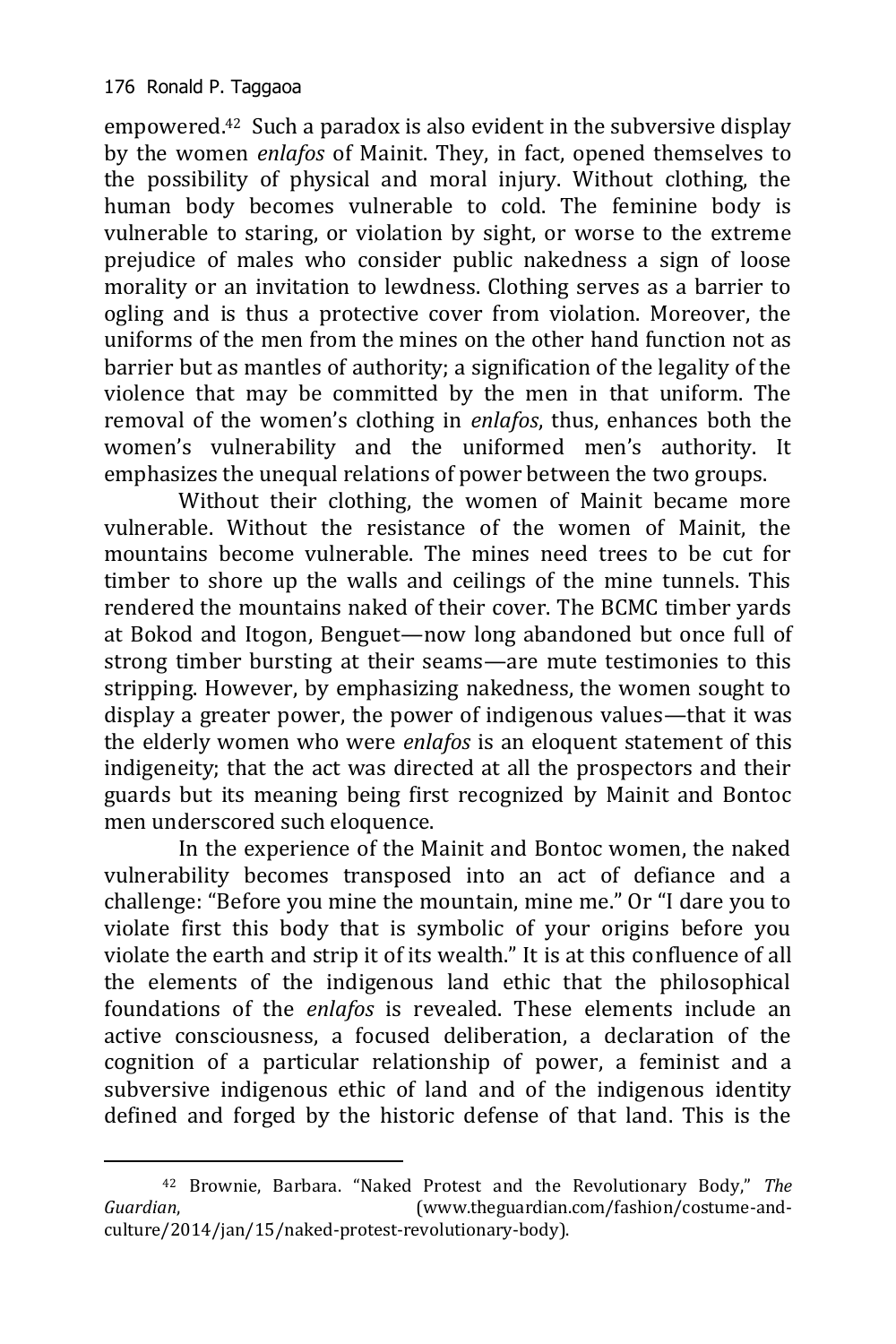inchoate land ethic of the indigenous which echoes the recurrent theme of ecofeminism: The violation of the feminine is intimately related with the violation of nature and it is in the conscious deliberate act of exposing the vulnerabilities of the embodied indigenous female where power can be summoned and displayed in the emergent consciousness of men: to violate one is to violate the other.

## **References**

- Alaimo, Stacy. "The naked word: The transcorporeal ethic of the protesting body." in *Women And Performance: A Journal Of Feminist Theory*. 2010. 15-36.
- Alaimo, Stacy. *Undomesticated Ground: Recasting Nature as Feminist Space*. Ithaca NY: Cornell University Press. 2000.
- Aquino-See, Bernice. *Organizing Indigenous Women in the Cordilleras.*  Manila: Cordillera Women's Education and Resource Center, 1989.
- Carino, Jill. "The Situation of Women in the Cordillera from the Perspective of the Militant Women's Movement in the Cordillera." in *Towards Understanding Peoples of the Cordillera: A Review Research on History, Governance, Resources, Institutions, and Living Traditions*. Baguio City: Cordillera Studies Center, University of the Philippines. 2001. 236-249.
- Carino, Judy, and Rene Villanueva. *Dumaloy ang Ilog Chico (And So The Chico River flows).* Quezon City: Gabriela: National Alliance of Women's Organizations. 1995.
- D'Eaubonne, Francoise and Jacob Paisain. "What Could an Ecofeminist Society Be?" in *Ethics and the Environment*. 4 (2). 1999. 179- 184.
- De Beauvoir, Simone. *The Second Sex*. New York: Vintage Books, 2010.
- Doyo, Ceres. *Macli-ing Dulag: Kalinga Chief, Defender of the Cordillera.*  Quezon City: University of the Philippines Press. 2015.
- Gaarder, Emily. *Women and the Animal Rights Movement.* Camden, NJ: Rutgers University Press. 2011.
- Hamada-Pawid, Zenaida. *A People's History of Benguet*. Baguio City: University of the Philippines. 1983.
- Haraway, Donna. Simians, Cyborg, and Women: *The Reinvention of Nature.* New York: Routledge. 1991.
- Irigaray, Luce. *This Sex Which Is Not One*. Ithaca, NY: Cornell University Press. 1985.
- King, Ynestra. 1990. "Healing The Wounds: Feminism, Ecology, And The Nature/Culture Dualism." in *Reweaving the World: The*